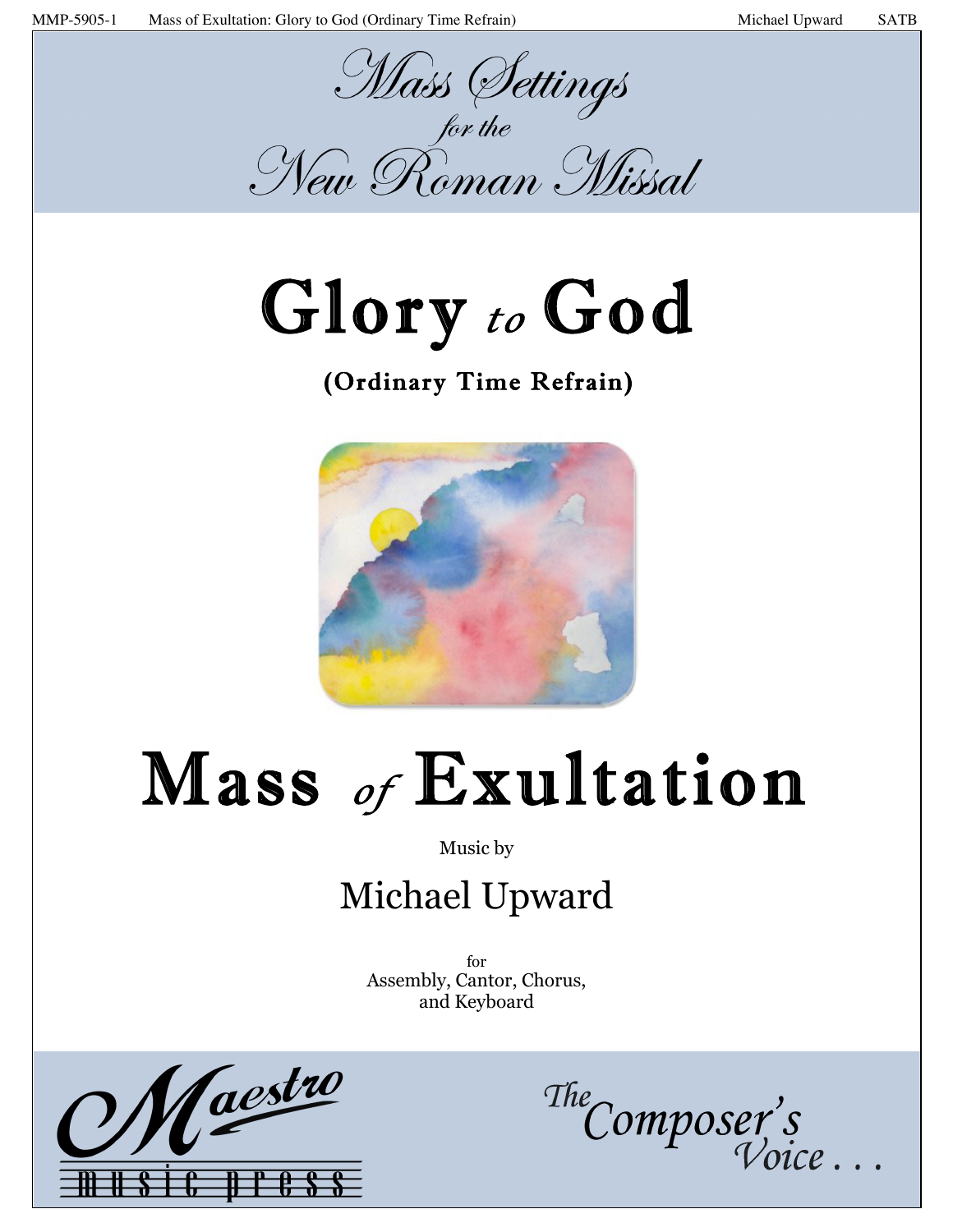### Glory to God *for Ordinary Time*

From the Mass of Exultation Music by Michael Upward



Copyright 2011 by Michael Upward Maestro Music Press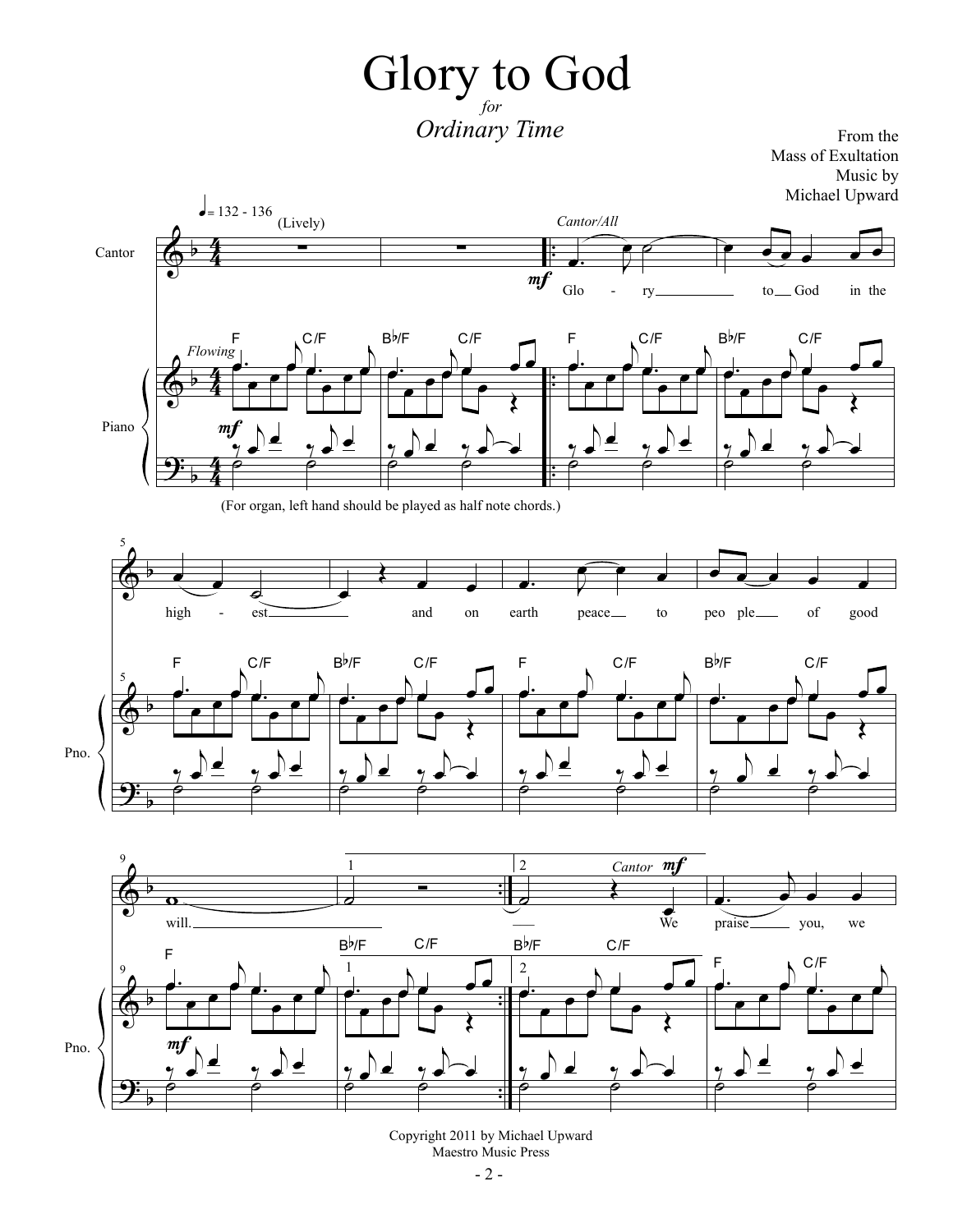



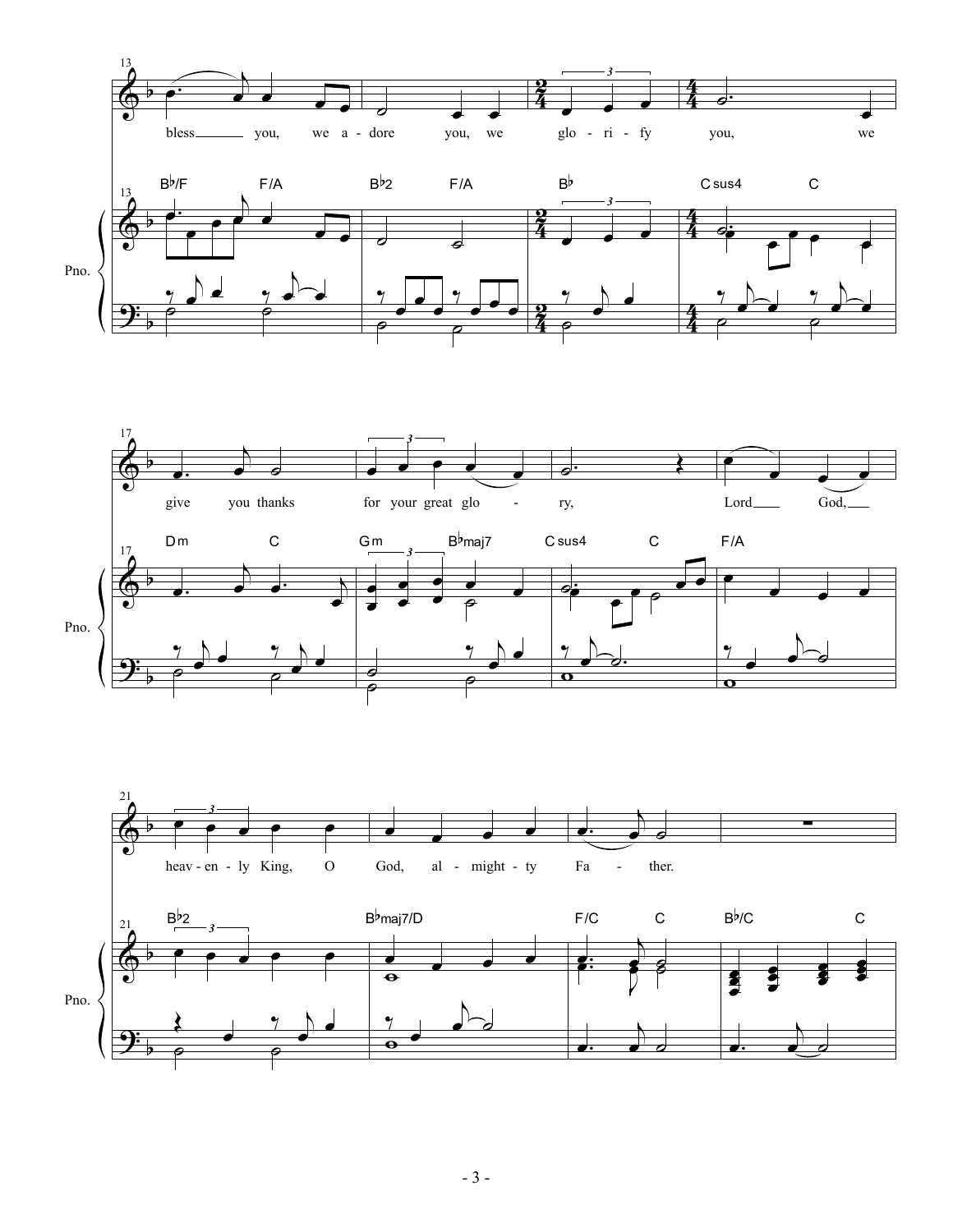

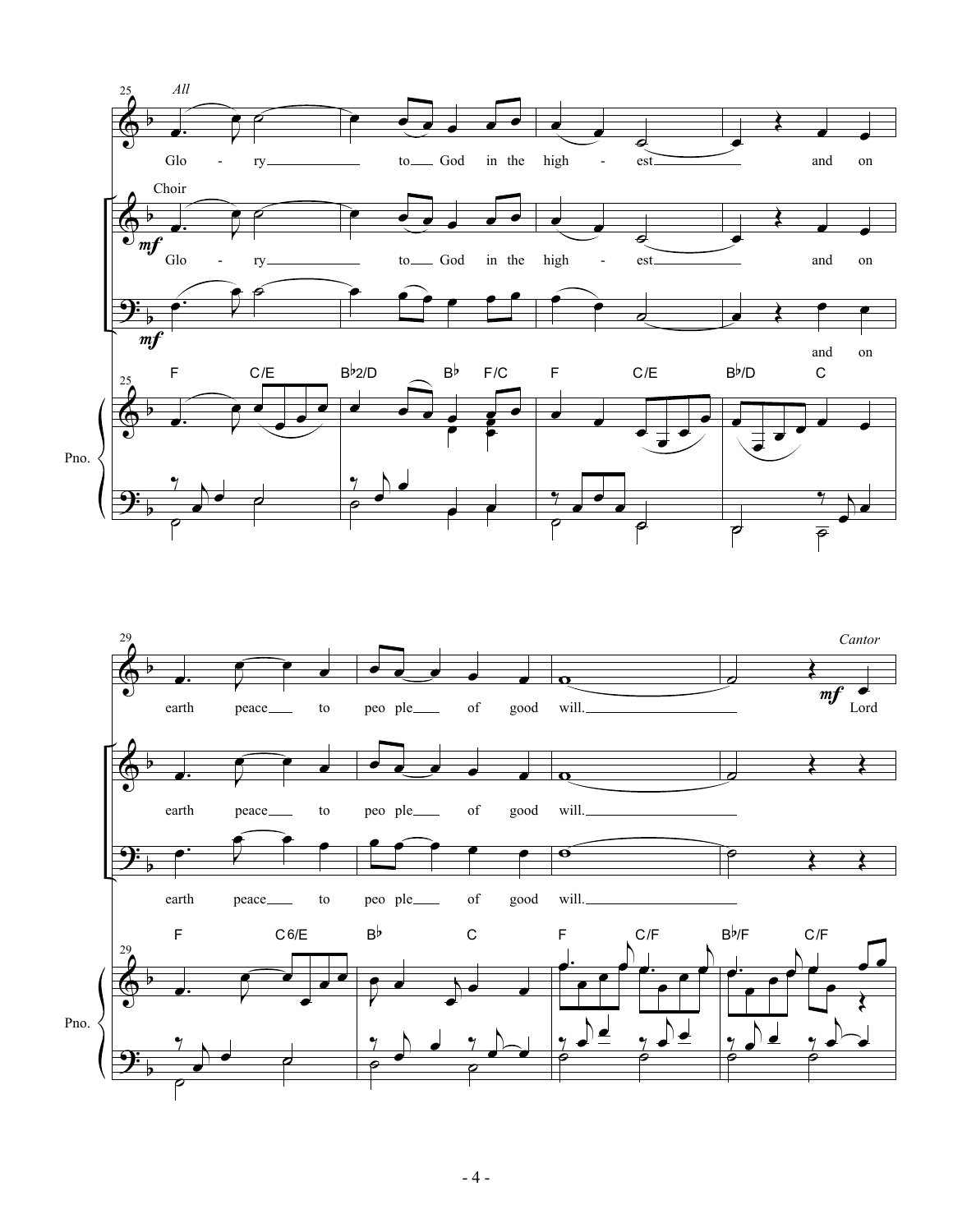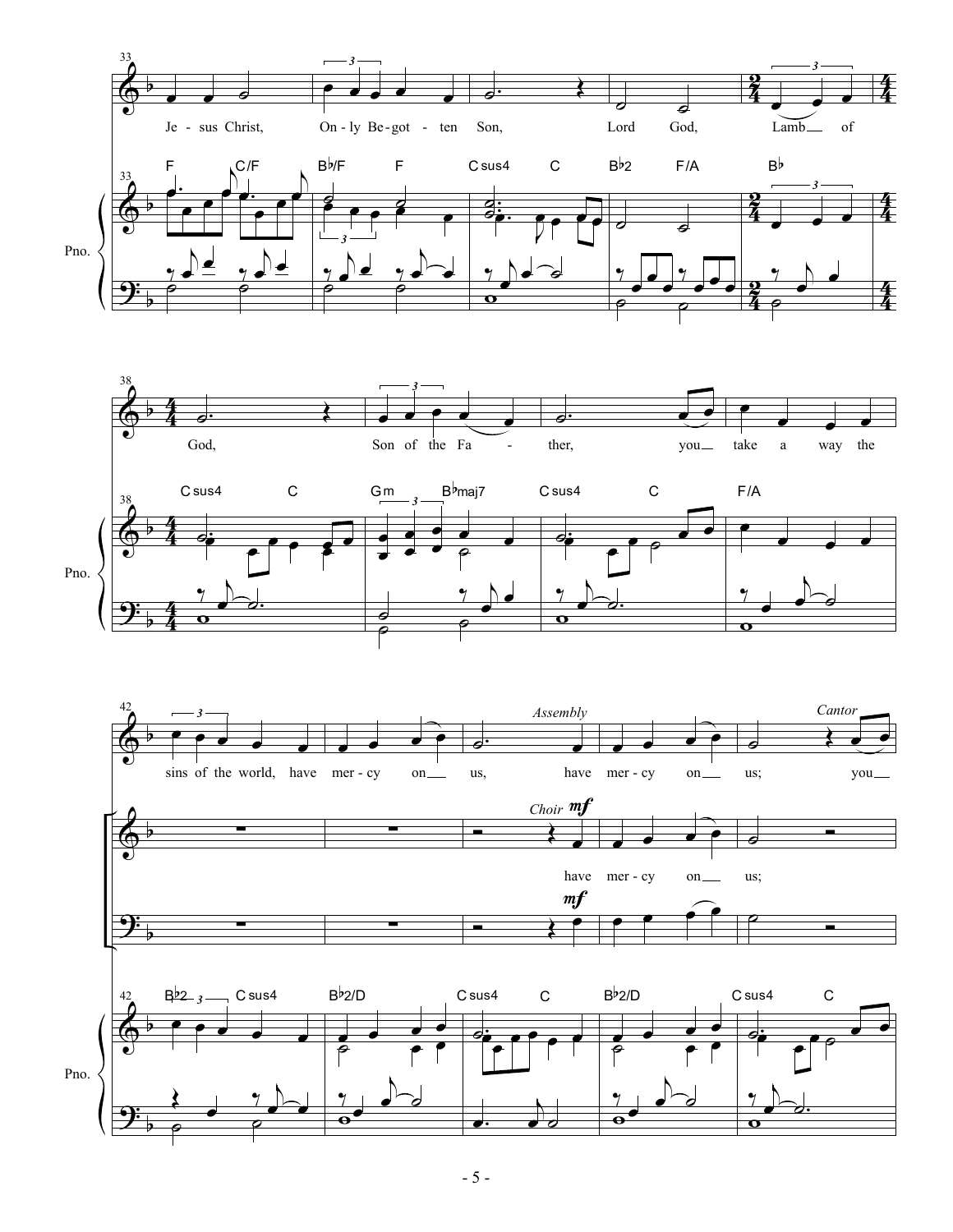

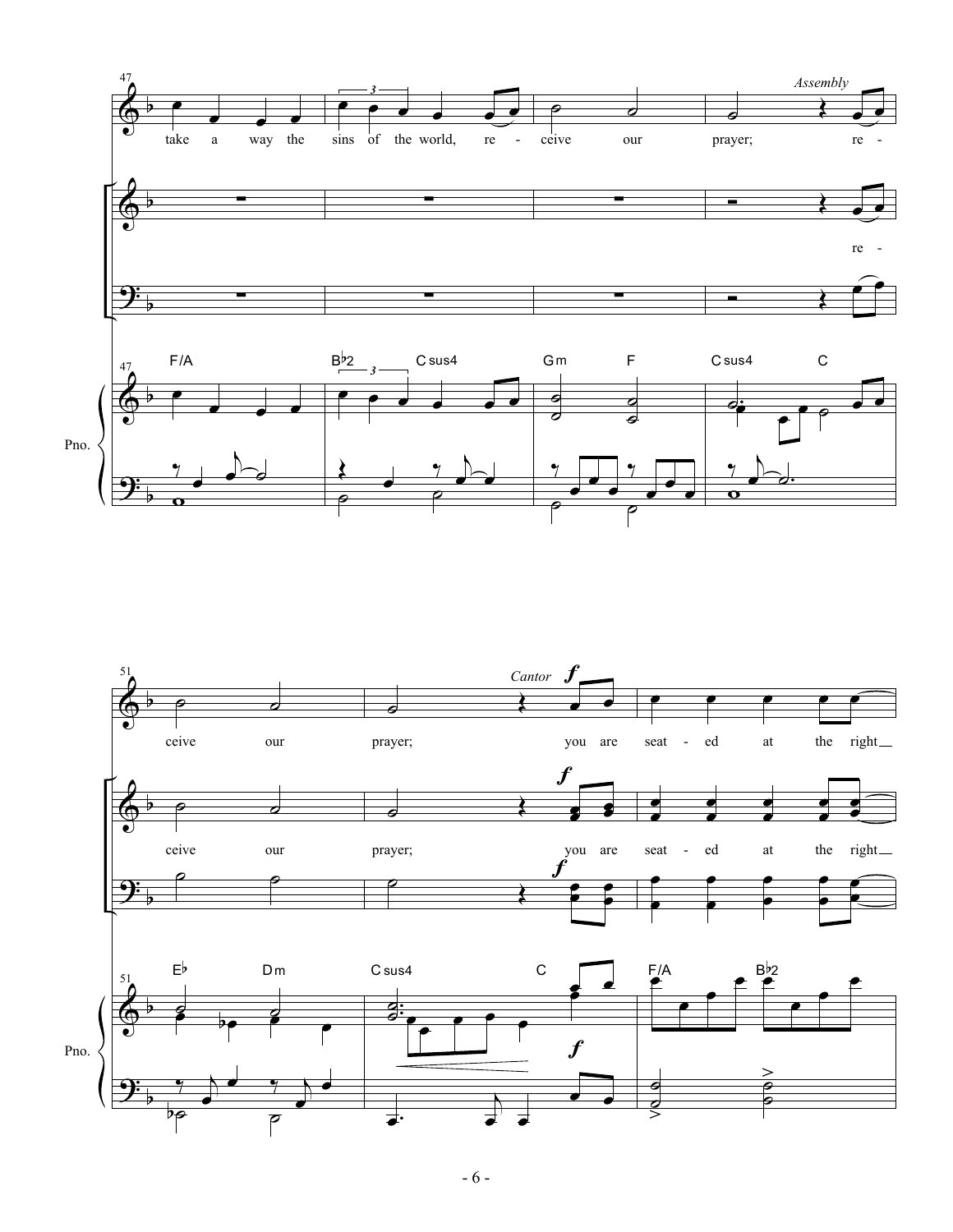

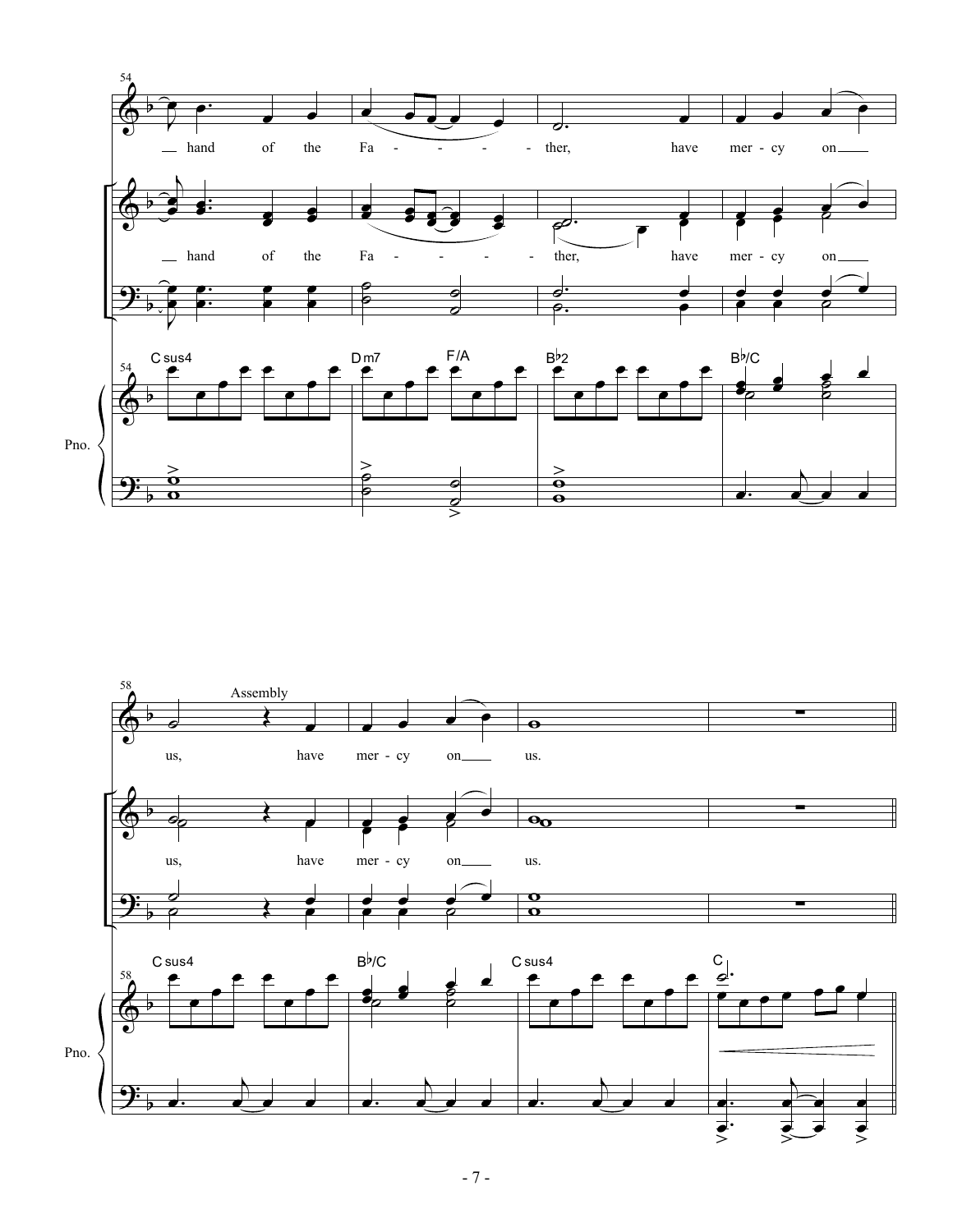

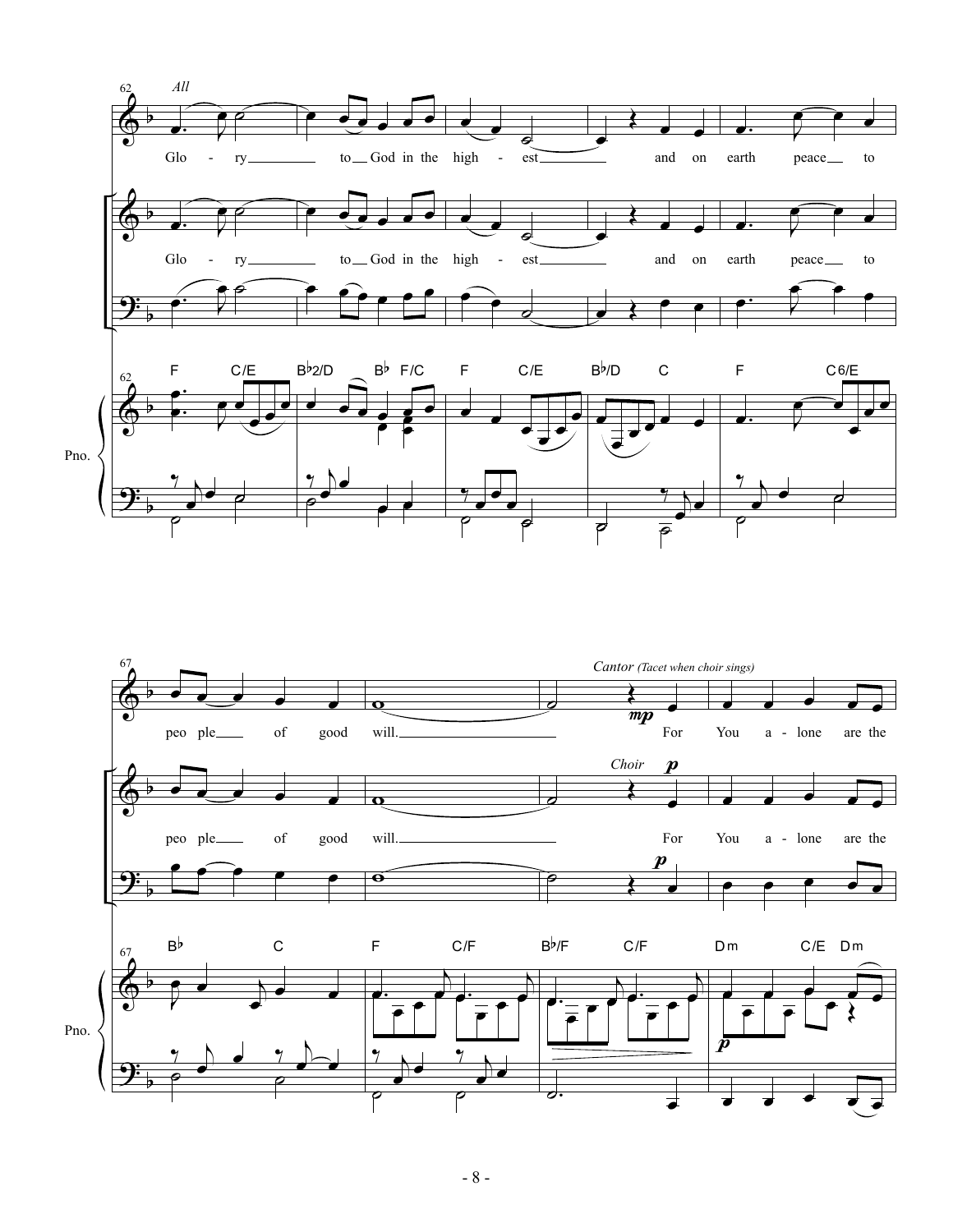

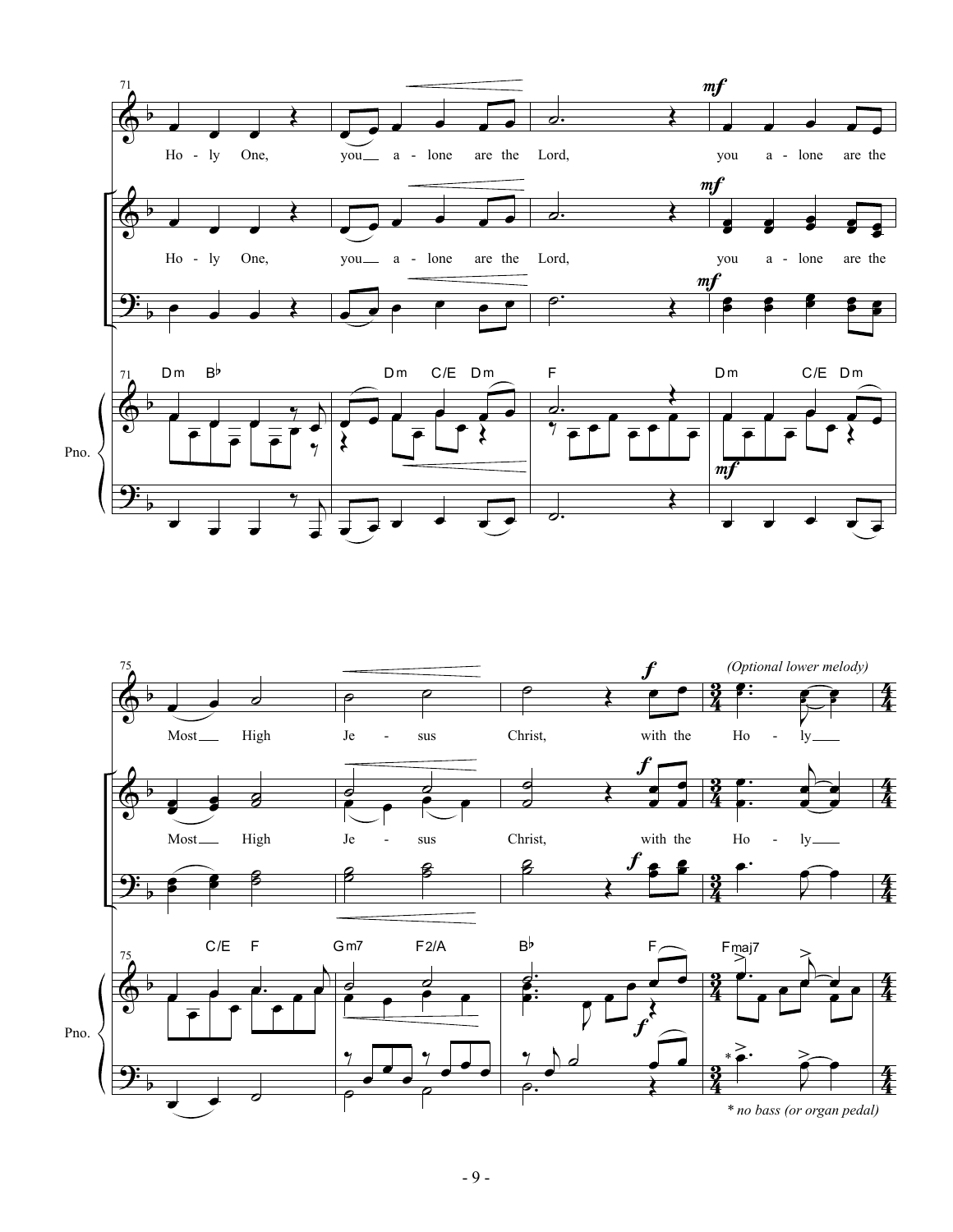

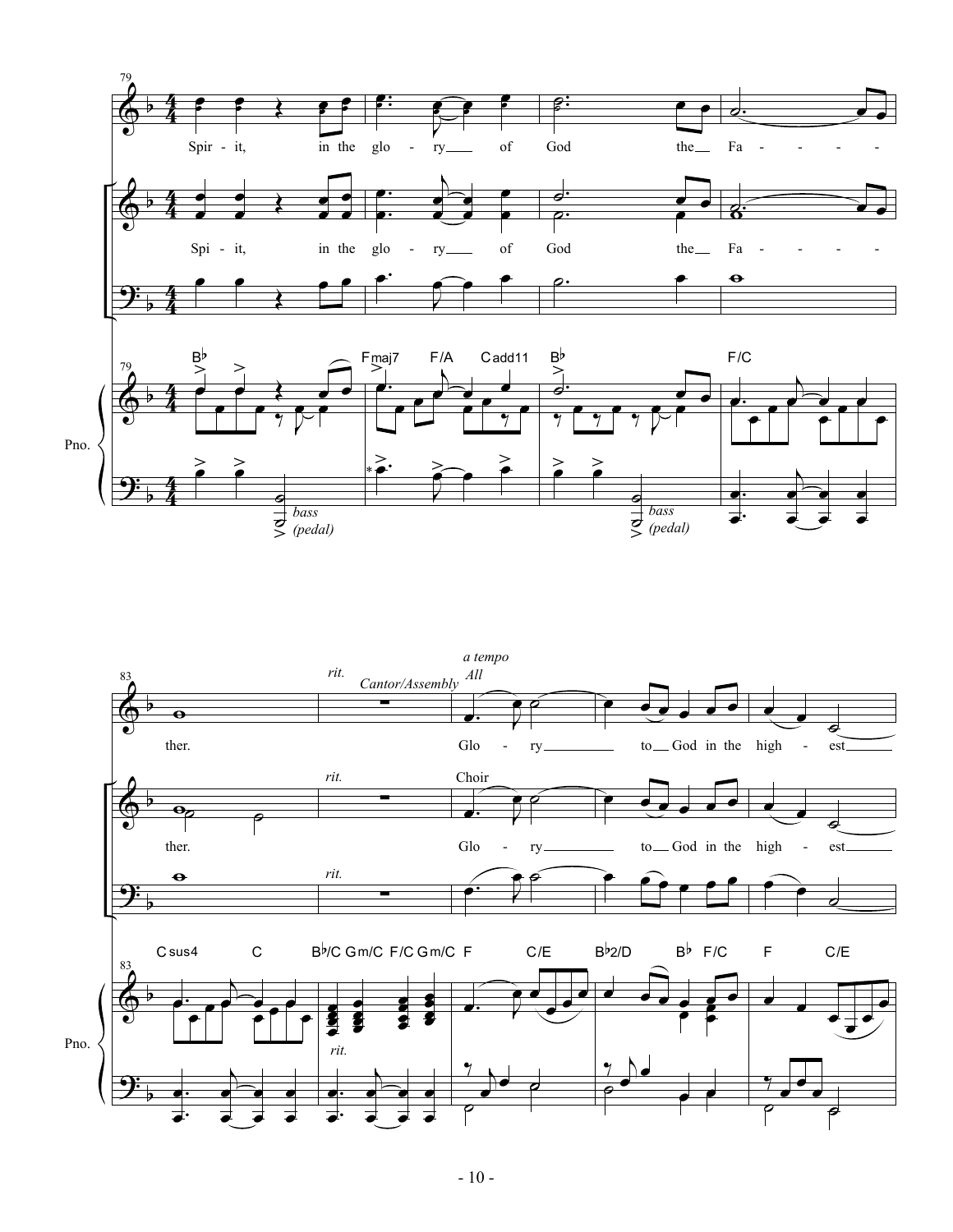